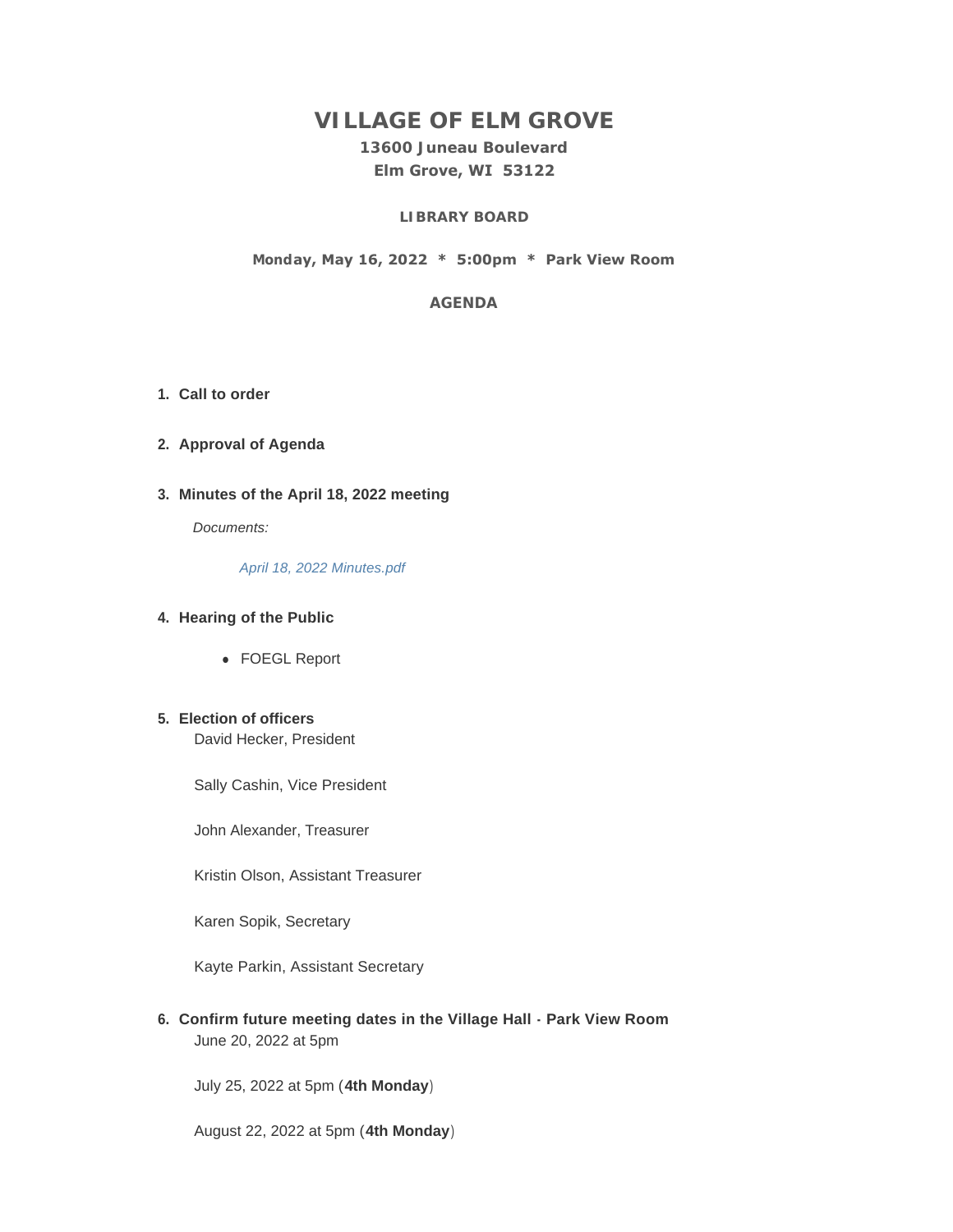#### **Treasurer's report 7.**

- a. O.B. accounts payable May 2022: **\$6,275.93**
- b. LGIP4 gift fund accounts payable May 2022: **\$343.58**
- c. FOEGL gift fund accounts payable May 2022: **\$990.85**
- d. LGIP10 gift fund accounts payable May 2022: **\$1,939.98**
- e. Status of accounts

#### *Documents:*

*[OB Accts MAY 2022.pdf](https://elmgrovewi.org/AgendaCenter/ViewFile/Item/11881?fileID=18980) [LGIP4 Gifts Accts MAY 2022.pdf](https://elmgrovewi.org/AgendaCenter/ViewFile/Item/11881?fileID=18981) [FOEGL GIFTS Accts MAY 2022.pdf](https://elmgrovewi.org/AgendaCenter/ViewFile/Item/11881?fileID=18982) [LGIP10 - K SCHMIDT FUND May 2022.pdf](https://elmgrovewi.org/AgendaCenter/ViewFile/Item/11881?fileID=18983) [Library invoices May 2022 no.2.pdf](https://elmgrovewi.org/AgendaCenter/ViewFile/Item/11881?fileID=18984) [Library CC May 2022 no.2.pdf](https://elmgrovewi.org/AgendaCenter/ViewFile/Item/11881?fileID=18985) [4.2022 lib rev.pdf](https://elmgrovewi.org/AgendaCenter/ViewFile/Item/11881?fileID=18986) [4.2022 lib exp.pdf](https://elmgrovewi.org/AgendaCenter/ViewFile/Item/11881?fileID=18987) [Library cash 2022 April.pdf](https://elmgrovewi.org/AgendaCenter/ViewFile/Item/11881?fileID=18988) [4.2022 lib gift rev.pdf](https://elmgrovewi.org/AgendaCenter/ViewFile/Item/11881?fileID=18989) [4.2022 lib gift exp.pdf](https://elmgrovewi.org/AgendaCenter/ViewFile/Item/11881?fileID=18990)*

#### **Director's report 8.**

a. Library statistics, staff activity, adult programming and other news

b. Youth report

c. Gifts

*Documents:*

*[Director report 5-16-2022.pdf](https://elmgrovewi.org/AgendaCenter/ViewFile/Item/11899?fileID=19007) [EG Library Activity Report 5-2022.pdf](https://elmgrovewi.org/AgendaCenter/ViewFile/Item/11899?fileID=19008) [Youth Report April 2022.pdf](https://elmgrovewi.org/AgendaCenter/ViewFile/Item/11899?fileID=19009) [Gifts May 2022.pdf](https://elmgrovewi.org/AgendaCenter/ViewFile/Item/11899?fileID=19010)*

## **Old business 9.**

a. Update on facilities assessment progress and plans

## **New business 10.**

a. Trustee Essential chapter 16: "Ethics and Conflict of Interest Laws Applying to Trustees"

*Documents:*

*[2016TrusteeEssentials.pdf](https://elmgrovewi.org/AgendaCenter/ViewFile/Item/11879?fileID=18979)*